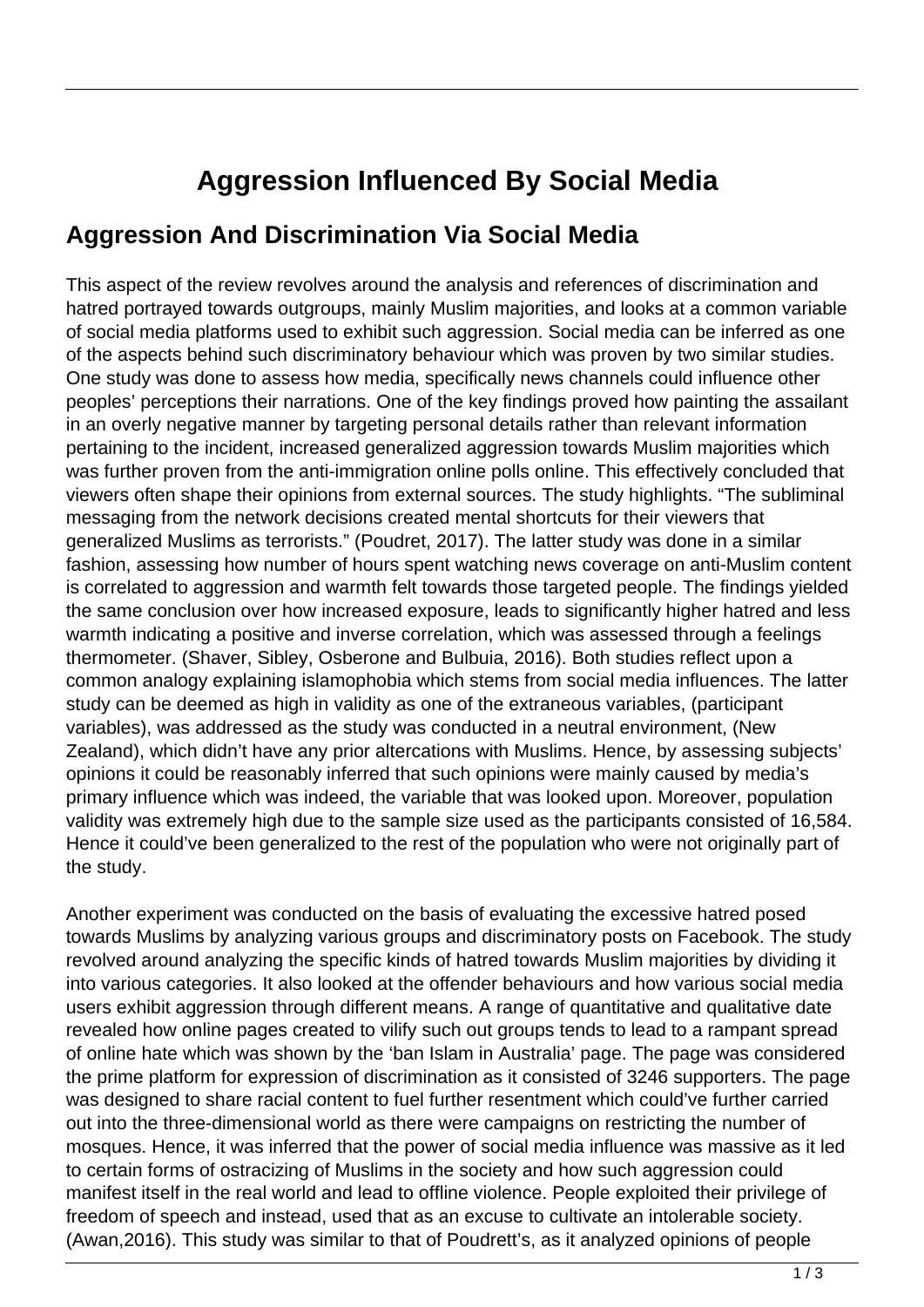regarding Muslim majorities but the sole difference was based on the kind of variable influencing such aggression. Poudrett claimed that political factors such as negative campaigns and hate speeches trumped the media's role (all while still being important). Whereas Awan asserts that social media is primarily to be blamed. The results of Awan tend to be considerably more valid as it catered to both quantitative and qualitative date which not only illuminated experimenter bias, it also provided in-depth analysis on the kinds of data gathered. Also, the online polls were established from various sites, such as Pew research and Gallup. Hence, this leaves room for falsified responses due to demand characteristics

## **Perceived Aggression Via Social Media**

Two studies conducted in similar fashions explored the effects of being exposed to negativity social media, which is the second variable upon exploring negative effects of media. The primary link between the two indicates that increased time online inevitably leads to higher aggression levels. The first study evaluated the direct impact of reading online rants on specific websites. The results proved the hypothesis that majority of the people who were exposed to a screen shot of the rant site, experienced less happiness and increased sadness. Participants were also given the opportunity to write their own rants which fueled their aggression as well. (Martin, Coyier, M.VanSistine, and Lschroeder, Bs, 2013). The second experiment was specifically targeted towards African Americans' perceived aggression and stress levels experienced in their everyday lives due to exposure to race related topics online. 50% of participants chose Facebook as their most commonly used application and revealed how they experienced that particular emotion more as compared to stress. The study states, "The use of social media among African American adults-which likely involves sharing or discussing negative race related events-would generate anger." (Maxwell, 2016). Martin, et. all, did not explore outgroup discrimination, but rather looked at the impact of social media on a broader spectrum. A limitation was the small sample which consisted of mainly females. Hence, generalizability is low from the population perspective and how it is not a valid representative. However, it did target a population which statistically spends a greater amount of time online and hence, could be applicable. Moreover, this was one of the first studies conducted which addressed the anger phenomenon experienced and hence, set up a basis for further research. Maxwell's experiment on the other hand, had high validity and appealed more specifically to the current study as it will be specifically targeted towards outgroup discrimination and its impact. The methodology used to recruit participants and questions surveyed could be replicable due to the State-Trait-Anger Expression inventory which is commonly used to document specific kinds of behaviour and a potential means of data gathering. Moreover, it constitutes a high validity as the sample size was significantly larger than the former study as participants were chosen from all over the US.

One other study interestingly looked at the long-term and short-term impacts of media violence on both adults and children. The experimenter gathered all relevant material, ranging from television programs, music, music videos, radio or any other popular social media platform, that contained similar acts of violence and negative content. Both groups were exposed to such content and their respective perceived aggression levels and physiological arousal (heart rate, blood pressure etc) were documented. Results proved their hypothesis of how there was a positive correlation with the amount of social media content exposure and aggression exhibited. Also, adults displayed more aggression in the short-term than in the long-term on account of cognitive development. This is because children develop behaviourism over their life span and